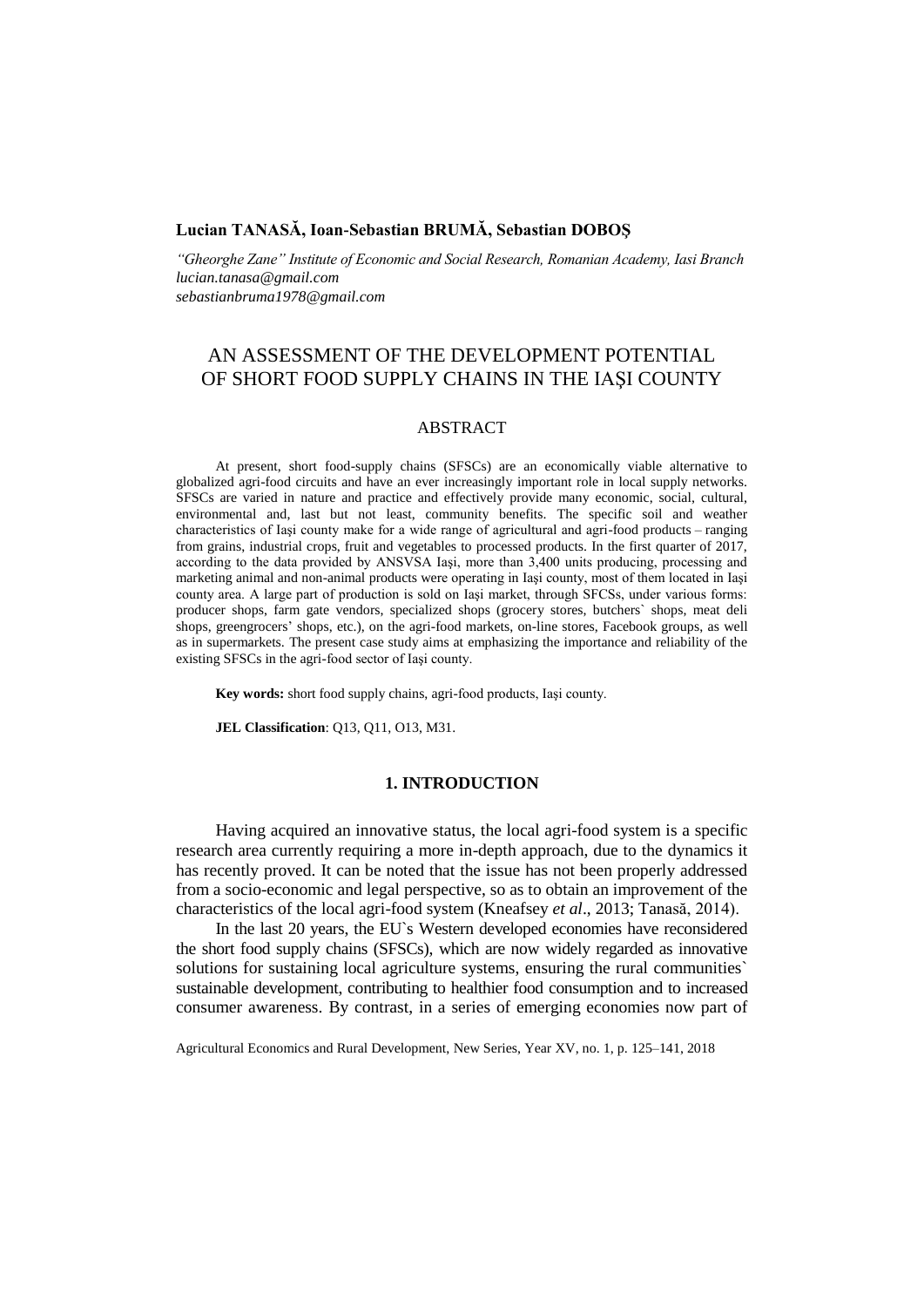the European Union (Romania in particular), before 1989, SFSCs were a "crisis" solution for the urban population, whose access to food was severely limited due to the state authorities' decision to massively export (Tanasă, 2015).

## **2. STATE OF KNOWLEDGE**

By reviewing the current literature on "Short Food Supply Chains" (SFSCs), one can note that an unanimously accepted official definition of the SFSC/LFS concept is not yet available. For instance, the UK's Soil Association (2001) considers that the local food systems (LFS) should be considered as "a system of producing, processing and trading, primarily of sustainable and organic forms of food production, where the physical and economic activity is largely contained and controlled within the locality or region where it was produced, which delivers health, economic, environmental and social benefits to the communities in those areas" (Tanasă *et al*., 2016).

|                                                                                    | Environmental<br><i>protection</i>                                                                     | Economy                                                                                                                  |                                                                                                               |                                                       |
|------------------------------------------------------------------------------------|--------------------------------------------------------------------------------------------------------|--------------------------------------------------------------------------------------------------------------------------|---------------------------------------------------------------------------------------------------------------|-------------------------------------------------------|
|                                                                                    | supporting wildlife<br>conservation                                                                    | supporting<br>local economies                                                                                            |                                                                                                               |                                                       |
|                                                                                    | encouraging small farmers.<br>to adopt more.<br>eco-friendly production<br>systems                     | increasing the incomes.<br>of local producers as well.<br>as increased retention of<br>money within the local<br>cconomy | Social environment                                                                                            |                                                       |
|                                                                                    | contributing to the<br>conservation of air, soil and<br>water resources including<br>reduced pollution | stimulating E.U. funds<br>absorption in<br>local communities                                                             | maintaining local<br>employment and<br>generating greater<br>employment opportunities                         |                                                       |
| Health and<br>well-being                                                           | reducing fuel consumption<br>and GHG emissions<br>(carbon footprint)                                   | developing<br>entrepreneurial spirit                                                                                     | contributing to an increase<br>in job satisfaction and<br>organizational capacity<br>within rural communities |                                                       |
| encouraging the<br>consumption of<br>fresh, nutritious.<br>produce                 | food waste reduction.                                                                                  | supporting<br>local tourism-related<br>activities                                                                        | countering the migration<br>of the active labour force                                                        | Culture                                               |
| improving diet and health.<br>through increased access to<br>local nutritious food | promoting education on<br>sustainability and<br>environmental issues.                                  | supporting local shops<br>and farmers' markets.                                                                          | supporting the direct<br>interaction between<br>end-consumer<br>and producer                                  | promoting<br>and maintaining<br>the local gastronomy. |
| promoting youth-targeted<br>health food education                                  | nature friendly attitude                                                                               | encouraging the setup and<br>development of local<br>partnerships between<br>cifferent businesses.                       | encouraging<br>skills transfer<br>and training                                                                | maintaining<br>rural cultural<br>heritage             |

*Source*: Tanasă *et al*., 2016.

Figure 1. Benefits of short agri-food chains in rural areas.

The SFSCs are those food chains with as few as possible intermediaries, the ideal being a direct contact between the producer and the consumer. Considering several definitions of the concept, in its *"Short Food Supply Chains and Local*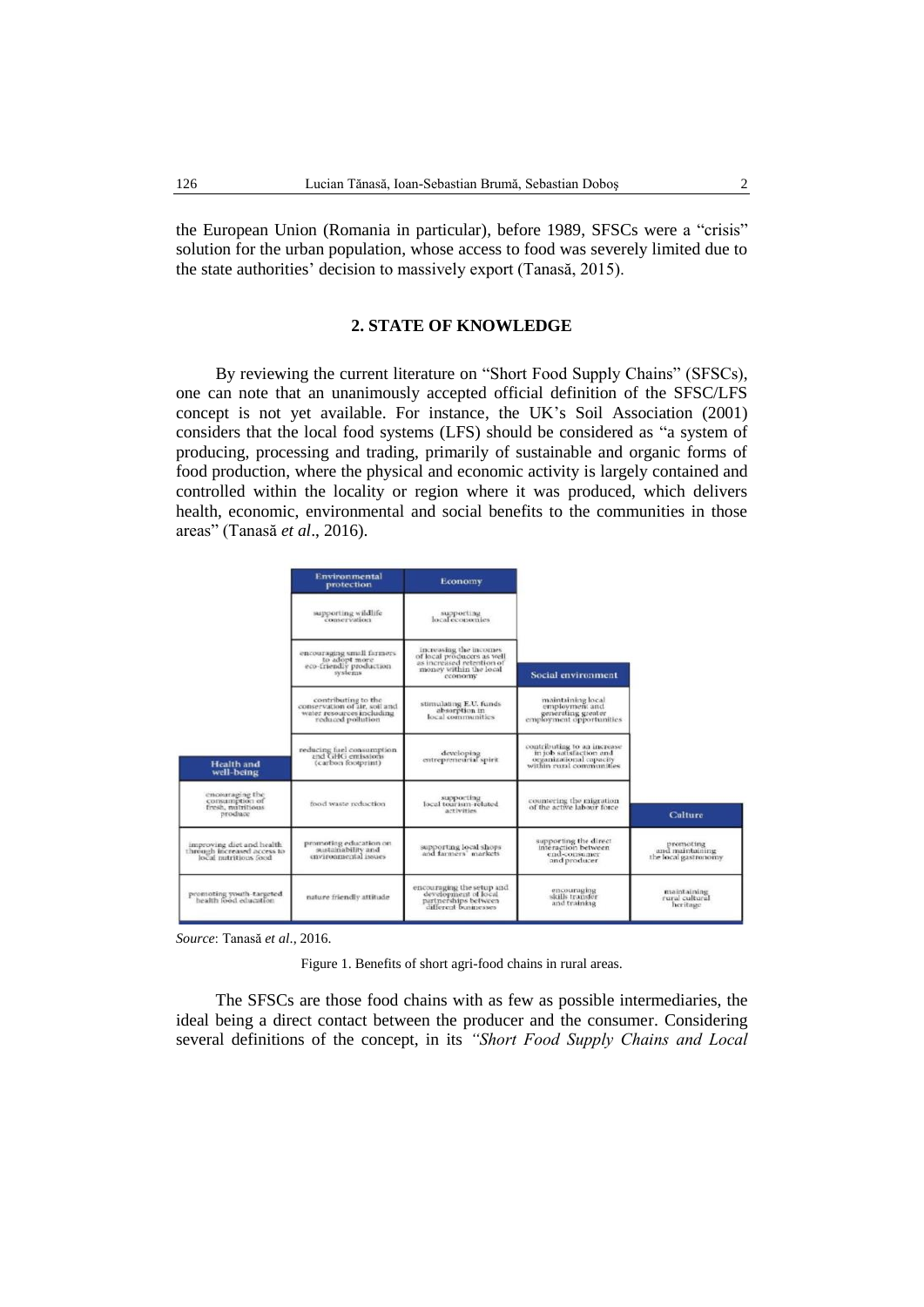*Food Systems in the EU. A State of Play of Their Socio-Economic Characteristics"*  the European Commission considered that "the foodstuffs involved are attested and traceable to a certain local farmer. The number of intermediaries between farmer and consumer should be 'minimal' or ideally nil" (Marsden *et al*., 2000; Renting *et al*., 2003; Kneafsey *et al*., 2013). One can thus note that the local products are therefore the main element in setting up short chains, whereas "local" means the minimum unit of origin description (European Network for Rural Development, 2013).

According to the National Rural Development Program 2014–2020, in Romania the local market is defined as being positioned within a marketing area that does not exceed 75 km from the farm where the product originates (Ministry of Agriculture and Rural Development, 2015). At the European level, the innovative nature of SFSCs is also revealed by numerous research projects implemented in recent years: SUS-CHAIN (FP5, 2003–2006), FAANWEB (FP7, 2007–2010), SUPURBFOOD (FP7, 2012–2015), FOODLINKS (FP7, 2011–2013), FOODMETRES (FP7, 2013–2015), GLAMUR (FP7, 2013–2016), TransMango (FP7, 2014–2018), DIVERSIFOOD (H2020, 2015–2019), etc. (EIP-AGRI, 2015).

## **3. MATERIAL AND METHOD**

In the introductory part of the article, the indirect research method has been used – the study of various important articles and research published in this field. On reviewing the research literature on SFSCs, one can easily see that statistical data can be identified only at the level of individual case studies, most articles and studies containing mainly qualitative data. An overview of the existing literature has been conducted in relation to SFSCs and local food systems.

In addition, data and information on currently active economic operators (processing/selling units) registered at the Iași Sanitary Veterinary and Food Safety Authority (S.V.F.S.A. Iași) have been used. Available on-line data sources regarding small-scale farmers actively promoting local SFSCs have also been included. In order to better understand and correctly evaluate the topic under investigation, we visited not only various open agri-food markets but also a couple of different agri-food producers running their businesses in Iași County. Our aim was to locate as many as possible active SFSCs across the county area, given the timespan and the available resources.

Moreover, a focused on-line search was carried out in order to identify further active agri-food sector producers in Iași county who sell local products via the Facebook Group suggestively named "Iașiul vrea produse locale", which translates as "Iași City wants locally-sourced products". Thus, the SFCSs assessed as feasible solutions at least according to our point of view were added to the database to update it.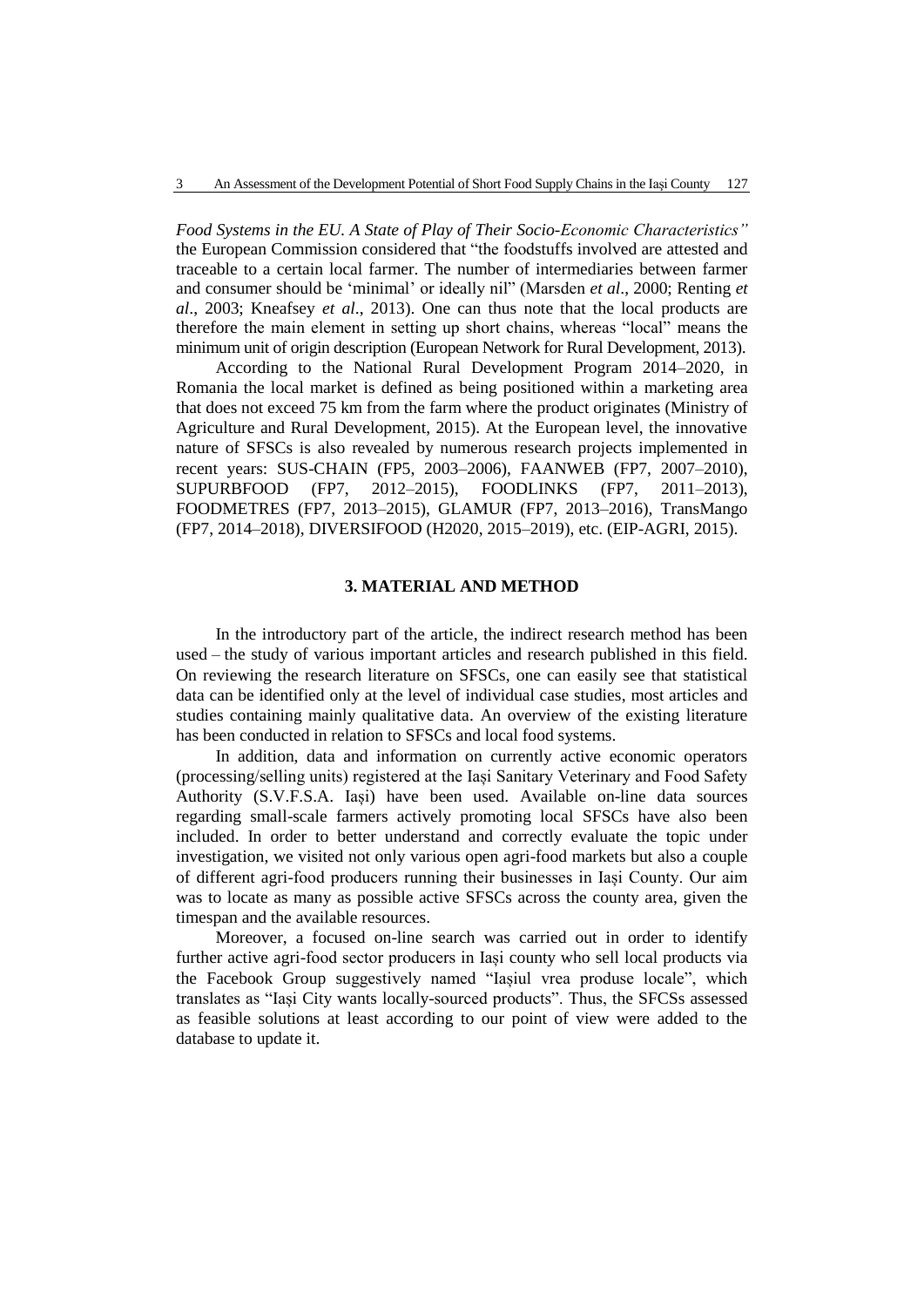## **4. RESULTS AND DISCUSSIONS**

As previously noted in several of our scientific papers, a situation currently deplored by many authors in the field is that despite its considerable potential (approx. 9.4 million hectares of arable land), Romania`s agricultural sector is still adversely affected by many drawbacks, including low labor productivity, fragmented agricultural holdings, underused land potential, lack of adequate storage and processing units, internal and external migration of skilled workforce and lack of access to financial resources.

By assessing the current overall situation of the agricultural sector in Iași county, one can note:

– the characterization of Iași county as being a predominantly agricultural administrative unit can be reasonably accepted, given the large number of active agricultural holdings, according to official statistical records provided for the year 2014: a total number of 138,393 farms, out of which only 866 had legal status, while the other 137,527 agricultural holdings were registered as not having legal status;

– within the county area several important units of the Romanian agriculture sector are conducting sector related operations, such as: "SA Moldova Țigănași" – 3,766 hectares, "SC Agricola Prut" – 3,426 hectares, "SC Agrocom Strunga", "SC Panifcom SA", "SC Agralmixt SA", "SC Cotnari SA – 1,993 hectares, "SC Gherghiceanu S.R.L." – 1,807 hectares**,** "SC Agro Verd" – 1,500 hectares and "SC Agrofruct Plugari" with 1,500 hectares;

– in terms of turnover in the year 2016, the most important companies operating in the agricultural/agri-food sector were the following: "SC Kosarom SA" – 166.4 million RON, "SC Cotnari SA" – 139.1 million RON, "SC Fermador S.R.L." **–** 121.8 million RON, "SC Avi-Top SA Războieni" – 58.4 million RON, "SC Ferma nr. 1 Bivolari S.R.L." **–** 47.2 million RON, "SC Agricola 96 Ţigănaşi" **–** 44.5 million RON, "SC "Agrimarvas S.R.L." – 32,9 million RON, "SC Agrocomplex Lunca Paşcani" **–** 27.7 million RON, "SC Panifcom SA" **–** 24.5 million RON, "SC Tagro Grup S.R.L."– 11.9 million RON and "SC Agrocom Strunga SA" – 11.7 million RON;

*–* it is worth mentioning that in 2016, Iași county was the second largest supplier of pork in Romania, given the overall output of over 33,100 metric tons. In the same year, "Marcel S.R.L." and "Kosarom SA" – Paşcani were among the most important exporters of cold cuts and meat preparations in Romania;

– "Avi-Top SA", a subsidiary of the larger "Kosarom Group", was one of the main economic actors operating in the poultry meat industry in Romania, with a total of about 6.5 million hens/chickens, according to the 2016 data provided by the Embassy of the Netherlands in Bucharest. In the same context, it can be noted that SC Fermador S.R.L had a very good market share, with over 120 million RON turnover;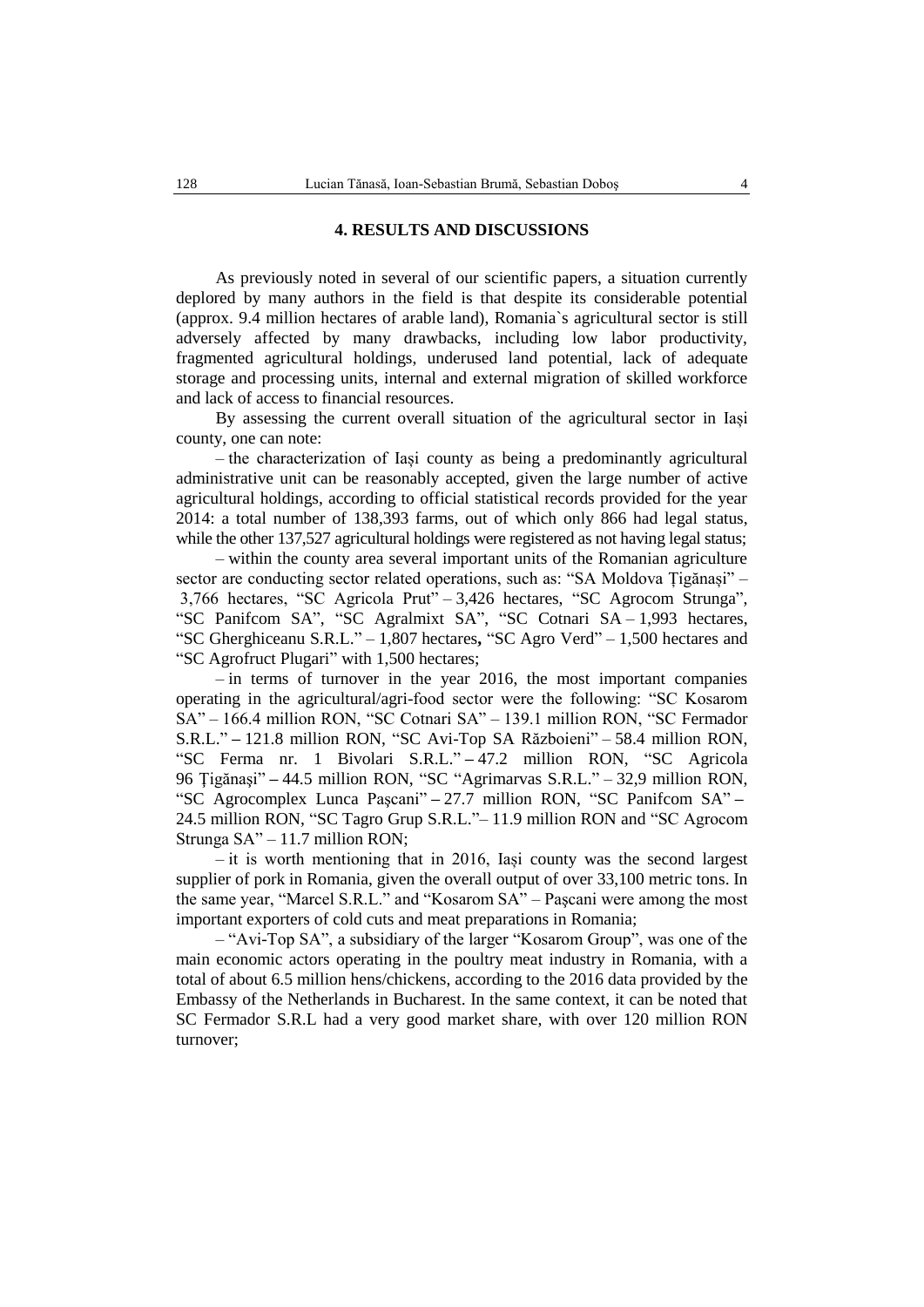– in the wine sector, "Cotnari SA" emerged as the largest wine producer in the North-East Region of Romania, and the second largest at the national level, being surpassed only by Jidvei S.R.L. (www.analizeeconomice.ro, 2017).

– in the niche sector of yeast production, the Pașcani based "SC Rompak S.R.L." was registered as the largest supplier at national level, given its output of about 30,000 metric tons per year and its turnover of 99 million RON according to its financial statements;

– the benefits arising from the "Agroindustrial Park" located in the commune Letcani, the establishment of the "Agro Farm Cluster" and the organization of the largest regional agricultural fair "Agralim" stand out, last but not least, as relevant key assets.

When analysing the agri-food sector of Iași county, one can notice that the local producers are present on the local, regional and even national markets. As a positive development, besides the establishment of various early forms of association in the rural communities of Iași county, concrete actions and measures were undertaken, aimed at supporting and promoting small local farmers and SFSCs implicitly. A case in point concerns the recently established Facebook Buyers` Groups, created with the precise aim of promoting healthy eating, fair trade and small local/craft producers. Moreover, the virtual communities spawned by the Facebook social network amounted to more than 55,000 members in 2017: "Iaşiul vrea produse locale" (Iaşi wants local products) – 22,000 members, "Iaşiul vrea produse naturale" (Iaşi wants natural products) – 20,500 members, "Iaşiul vrea produse naturale din gospodării" (Iaşi wants natural products from peasants' households) – 2,500 members, "Grupul micilor producatori locali și iubitorilor de produse tradiționale" (Small local producer and traditional product lover group) – 6,100 members, "Iaşi-Alimentare-Premium" – 4,500 members).

According to statistical data available for the year 2017, provided by Iași Sanitary Veterinary and Food Safety Agency, out of total 3,471 officially registered economic operators such as processing units/sellers (not including hypermarkets, supermarkets, grocery stores or other retail outlets, warehouses, bars or packing/bottling units), 3,044 were local processing units delivering food products of animal origin, whilst 427 units were specialized in processing/selling products of non-animal origin. Most of these units active in the food retail sector were using selling methods and practices specific to SFSCs. Out of the 427 local units delivering food products of animal origin 27 were butchers, 74 meat suppliers, 438 on-farm milk processing plants, 5 off-farm processing plants, 13 raw milk vending machines, 15 aquafarms, 26 fisheries, 2 centres specialized in extracting, collecting and supplying bee honey, wax and other bee products, 1,063 bee-keepers, 56 honey bee colonies/man-made beehives, 8 honey and honeybee derivatives shops, 2 poultry egg collecting centres; 764 restaurants/fast-foods/fastfood trailers, 61 pizza shops, 189 canteens, 98 pastries & bakeries, 48 pastry shops, 67 food cart vendors; 62 catering units and 26 tourist accommodation units.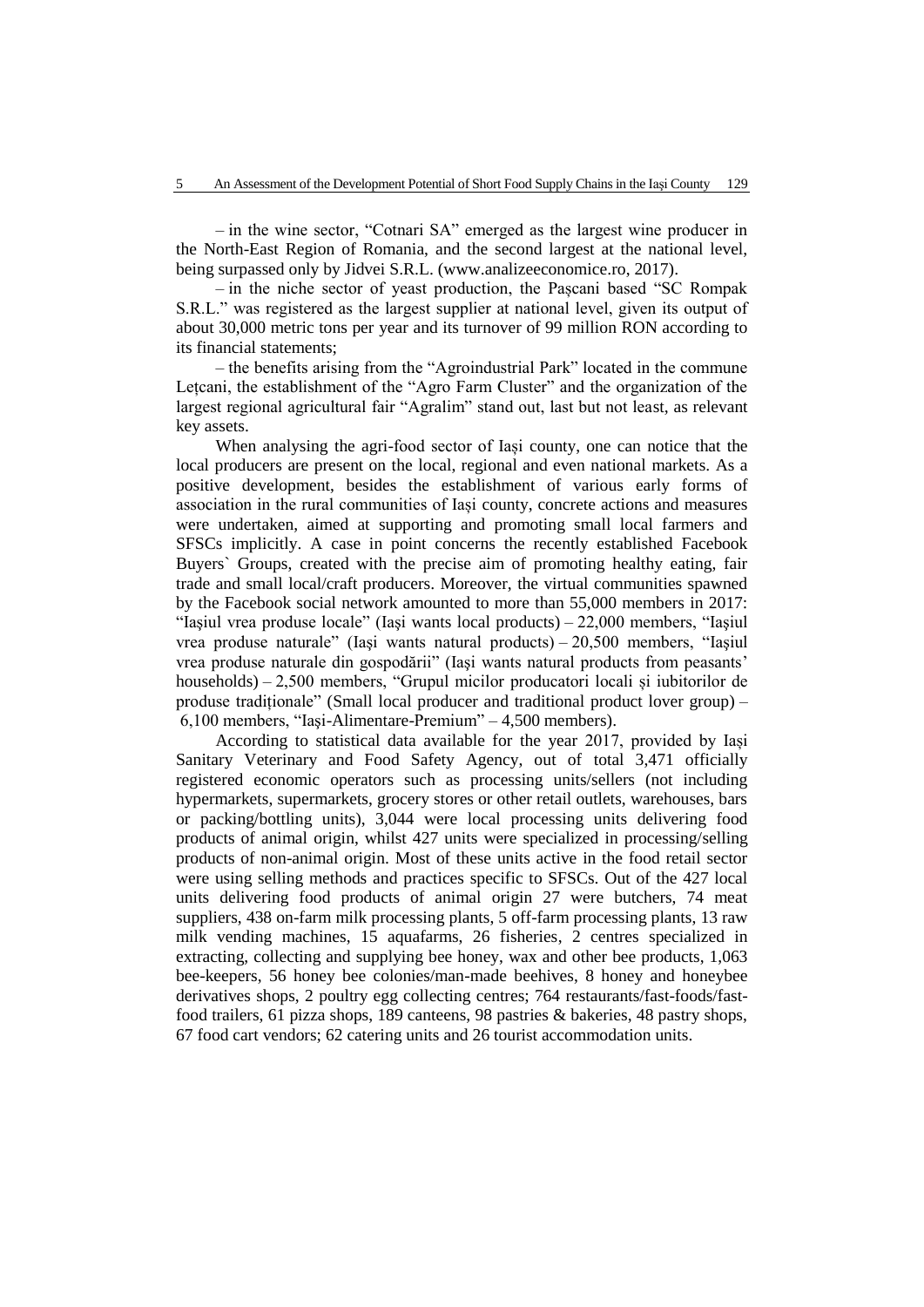As for the units specialized in processing/selling products of non-animal origin, according to data from the same agency in Iași county there were: 74 bakeries, 232 confectioners (bread-makers included), 27 grain millers, 1 breakfast cereal supplier, 7 pastry shops (biscuit, cracker and similar), 13 fruit and vegetable processing plant, 10 small-scale fruit  $\&$  vegetable juice plants, 1 potato processing plants/storage facility, 3 manufacturers of chocolate/cocoa (and other sugar based products), 2 specialized units in vegetable oils and fats processing, 2 small-scale spice processing plants, 4 tea/coffee processing units, 2 alcohol processing plants/ethyl alcohol of agricultural origin suppliers, 16 wineries, 1 brewery (craft beer), 2 ice-cream micro-factories, 3 frozen foods units, 4 fresh beverage plants, 1 spring water bottling plant, 1 water bottling plant, 7 commercial mushroom growers, 14 produce processing/packaging factories (Iași S.V.F.S.A., 2017).

The meat industry is well represented in Iași county in terms of animal slaughtering units, given the high number of animals raised on large-sized farms, as well as the number of specialized local shops that are concentrated mainly in the city of Iași (producer-owned retail outlets, butchers, meat suppliers, grocers, etc). A particular feature of the local meat industry is the large number of small-scale agricultural holdings that run partnerships with large and well-known producers operating businesses in the area.

With respect to the different marketing promotion strategies as well as status and brand image, it can be noted that in particular "Kosarom", with 50 producerowned retail outlets, "Fermador" (21 producer-owned retail outlets, 8 of which are in Iaşi), "Marcel" (17 producer-owned retail outlets, 8 of which in Iaşi County) and "Ferma nr. 1 Bivolari" have sizeable market shares, both at local and regional level. These stores are located mainly in high traffic areas, in densely populated areas, close to agri-food markets, and even in supermarkets/hypermarkets and other important commercial areas. The largest part of production is currently marketed locally/regionally/nationally, but in recent years an emerging trend of expansion on the foreign markets has been registered. Every major producer showcases a premium range of high quality products, thus complementing their wide-range/serial products. Examples are "Marcel S.R.L." that owns the brand "Gospodina"; "Kosarom SA" sells their premium quality food-products exclusively under the "Bunătăți de la Bădia" and "De Acasă" trademarks; "SC Morandi-Com S.R.L." and "SC Vanbet S.R.L." are selling the brands "Puiul Gospodarului" and "Puiul Haiducesc", respectively. Thus it can be stated that the big meat industry producers are well adapted to market conditions and requirements, covering not only the low-income consumers market but also the top consumers.

Butchers and meat suppliers ("Marcel", "Kosarom", "Fermador", "Iașicarn" – 5 stores, "Ana și Cornel" – 4 stores, "Meat Concept" – 2 stores, "M&R" – 6 stores, "Frankly", "Carmangeria Ta", "La Cuțite", "La Titi, "Ana Carn, "Lee's, "Ferma 2 Cocoși Holboca" and others) are a distinctive feature of local SFSCs, managing retail outlets on the agri-food markets or in commercial areas (neighbourhood – central areas, supermarkets/hypermarkets – specially designated areas rented out for other market actors).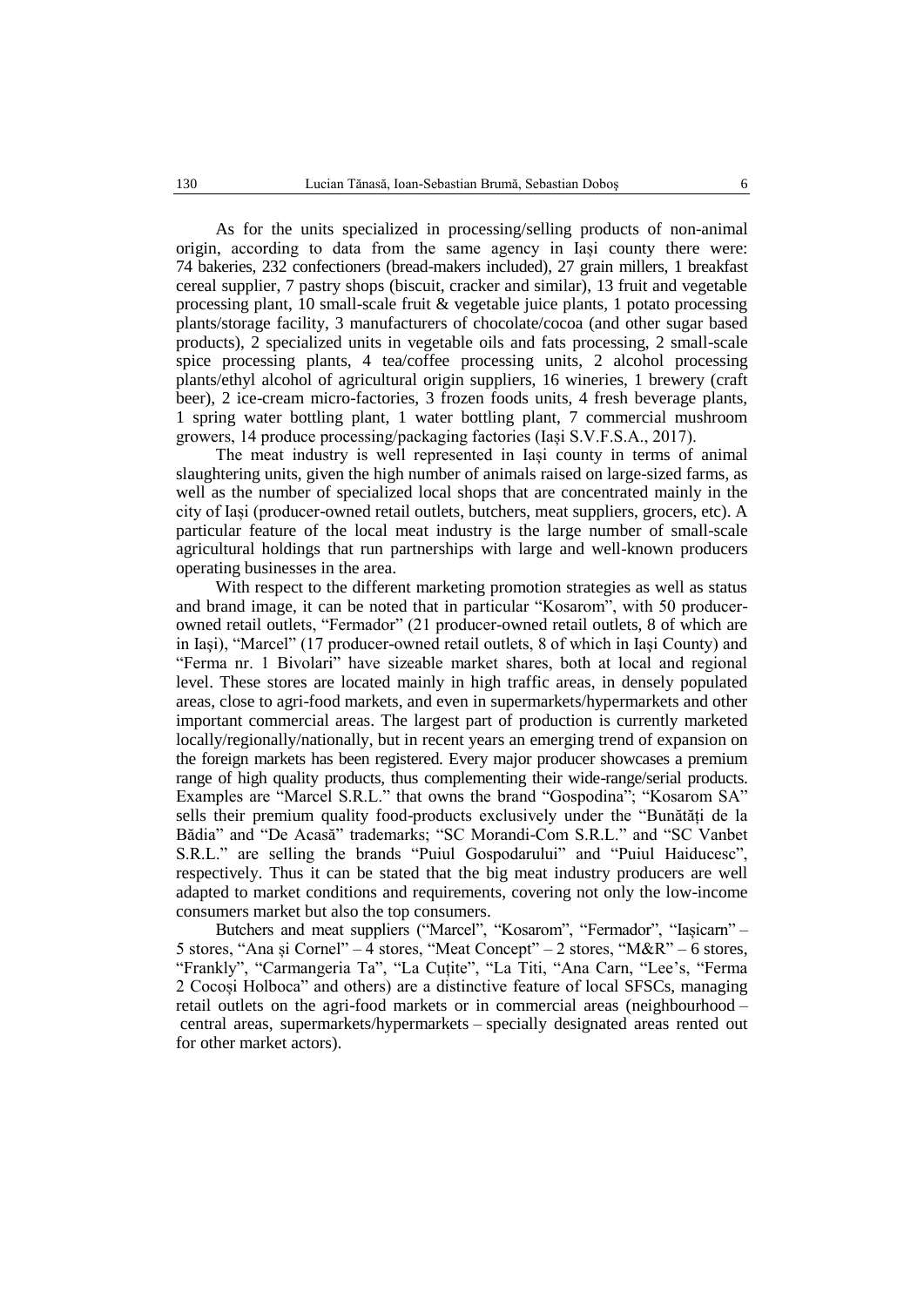According to S.V.F.S.A. Iași, in 2017, there were 74 butchers and 27 meat products suppliers officially registered in the county. Among the slaughterhouses with the highest turnover we can mention "Kosarom SA", "Marcel S.R.L.", "Avastar S.R.L.", "Fermador", "Avi-Top SA", "Ferma nr. 1 Bivolari S.R.L.", "Star-Carn S.R.L." and "Doru'M Company S.R.L".

The best-known brands in the meat industry are working with the Horeca network, also benefitting from mutually beneficial partnerships involving the large retailers operating at regional/country-wide level (Profi, Kaufland, Selgros, Carrefour, Metro, Auchan). Hypermarket chains such as Kaufland, Selgros, Metro and Profi operate their own butchers/meat processing units. Moreover, it can be noted that besides the previously mentioned brands, there are several economic players on the local market of Iași city who are based in other surrounding counties, which have opened a series of producer-owned retail outlets, constantly providing a various range of distinct food products ("SC Aurora Com S.R.L." from Odobești – 2 stores, "SC Vanbet S.R.L." from Sălcioara – 6 stores, "SC Sagrod S.R.L." from Darabani – 5 stores, "Grupul de firme TCE 3 Brazi" – 3 stores, "SC Morandi-Com S.R.L." from Lipovăț – 3 stores, "SC Safir S.R.L." from Vaslui, "SC Killer S.R.L." from Horodnic de Jos" - 3 stores, "SC Raitar S.R.L." from Sasca Nouă – 1 stores, "SC Rogelya Prod S.R.L." from Fălticeni – 1 store, etc.). In 2017 more than 60 small meat producers sold their products through the Facebook Group named "Iași wants local products".

Considering another important economic sector, i.e. the dairy industry, one can note that several producers in Iaşi county are consistently present on the local market: "Agricola 96 Ţigănaşi", "SC Agrocomplex Lunca Paşcani", "SC Transgigel S.R.L.", "Astra Trifești Agricultură", "SC Agrocom Strunga SA" and also "Panifcom S.R.L.". According to the same Iași S.V.F.S.A. database, the following independent authorized milk processing centers operated in 2017: "SC Romlacta S.R.L.", "SC Transgigel S.R.L.", "SC Nicodan 2000 S.R.L.", "SC Faraon Grup Oil S.R.L.", "SC Agrocom Strunga SA" and "SC Roumeli Innovation S.R.L.". Several milk processing units decided to manage stores/vendor stalls in the large agri-food markets ("SC Agrocom Strunga SA", "SC Transgigel S.R.L." – 5 locations). Apart from the previously mentioned ones, the list can be expanded by taking into account 438 milk processing centers that are integrated into small-scale agricultural holdings, most of them capitalizing their production by resorting to various means specific to SFSCs (agri-food markets, recommendations, Facebook Buying Groups, various fairs, etc).

The local producer "Ferma Caprele Irinucăi Șorogari" manages to sell efficiently most of its well-known good quality farm products by means of social media, in particular the previously mentioned Facebook Group "Iaşi wants local products". Other renowned local small-scale producers are "Ferma de capre Alpina", "Ferma Caprele lui Camy", "Brânzeturi bune Iași", "Transgigel S.R.L.", "Mănăstirile Miclăușeni" and "Vlădiceni" and other 11 smaller suppliers. "Caprele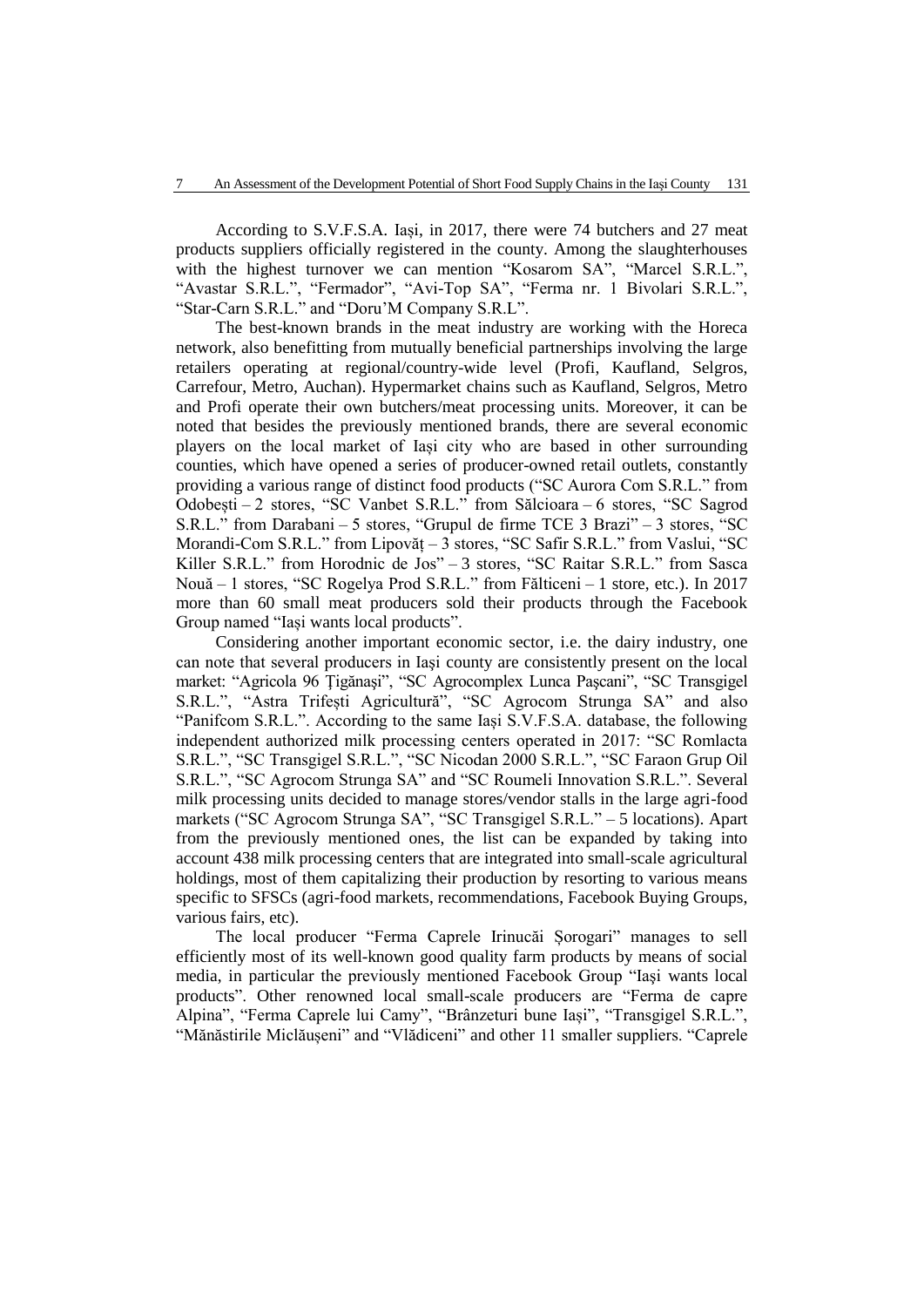Irinucăi" currently stands out as an example of good practice, which can be obviously replicated successfully. A peculiar feature of SFCSs in this economic sector is that the dairy suppliers in the neighbouring counties sell their products in producerowned retail outlets/partner stores (supermarket network included); examples are "Vanbet S.R.L." and "Ilvas SA" (Vaslui County), "Five Continents Group Răchiți", "Lacto Solomonescu S.R.L.", "Viofanny Lact Prodcom S.R.L." (Botoșani County), "Almera International S.R.L." (Bacău County), "Vranlact SA" (Vrancea County) and "TCE 3 Brazi" (Neamț County).

The milling and bakery industry can be considered as relatively developed in Iași county, if one takes into account the currently available statistics that indicates 74 bakeries, 132 producers specialized in breadmaking, bakery and also confectionery products, 27 suppliers of milling products, 7 producers/suppliers of biscuits and bakery products, 100 confectionery/confectionery-bakery and one cereal manufacturing micro-factory, all registered at S.V.F.S.A. Iași in 2017, most of which operate on the local market (except for the big manufacturers). "Velpitar SA" Iași, "Panifcom S.R.L.", "Compan SA", "Afer S.R.L." and "Agrocomplex Lunca Pașcani S.R.L." are currently the big players on the market, providing consumers with a wide range of products. They operate their own retail outlets, which are mainly located in the densely populated areas and in the proximity of the agri-food markets in Iași. "Panifcom S.R.L." – 15 stores and "Conpan SA" – 9 stores are the main suppliers of bakery products in the local public sector (hospitals, kindergartens, schools, canteens). Most of their production is marketed through neighborhood stores and large retail supermarket chains. The retail chains (Carrefour, Auchan, Selgros, Kaufland, Lidl, etc.) own their bakeries/pastry shops. In addition, there are many bakeries/confectioneries offering a limited range of products at competitive prices. While the milling units have a relatively uniform spread at county level, bakeries are unevenly spread, most of them being located in Iași and in the metropolitan area. Confectioneries, pretzel makers and pie sellers are mainly located in urban centers or areas with intense traffic (major shopping centers, central neighbourhoods, agri-food markets, bus stations/ railway stations or other commercial areas). As regards the pretzel market, the "Petru" brand ("SC Man Group S.R.L." based in the City of Piatra-Neamț) stands out, given the fact that currently it runs 19 pretzel shops in Iași.

Despite the fact that there is no official recorded evidence on the operation of craft bakeries in Iași county, in recent years some artisan bakeries have opened in the city of Iași, offering consumers a range of high quality products, such as: "Coșul cu Pâini", "Pâine cu Maia", "Magazia Morăriței", "San Pan", "Pangran", "Produse de Acasă", just to mention a few. As of 2016, 8 small artisan bakeries and 36 craft confectionery/bakeries managed to sell their products efficiently thanks to the "*Iașiul vrea produse locale*" ("Iași wants local products") Facebook Buyers` Group. It results that the most valued products were the craft bread, the "maia" dough bread, various types of sponge cakes as well as "homemade cakes".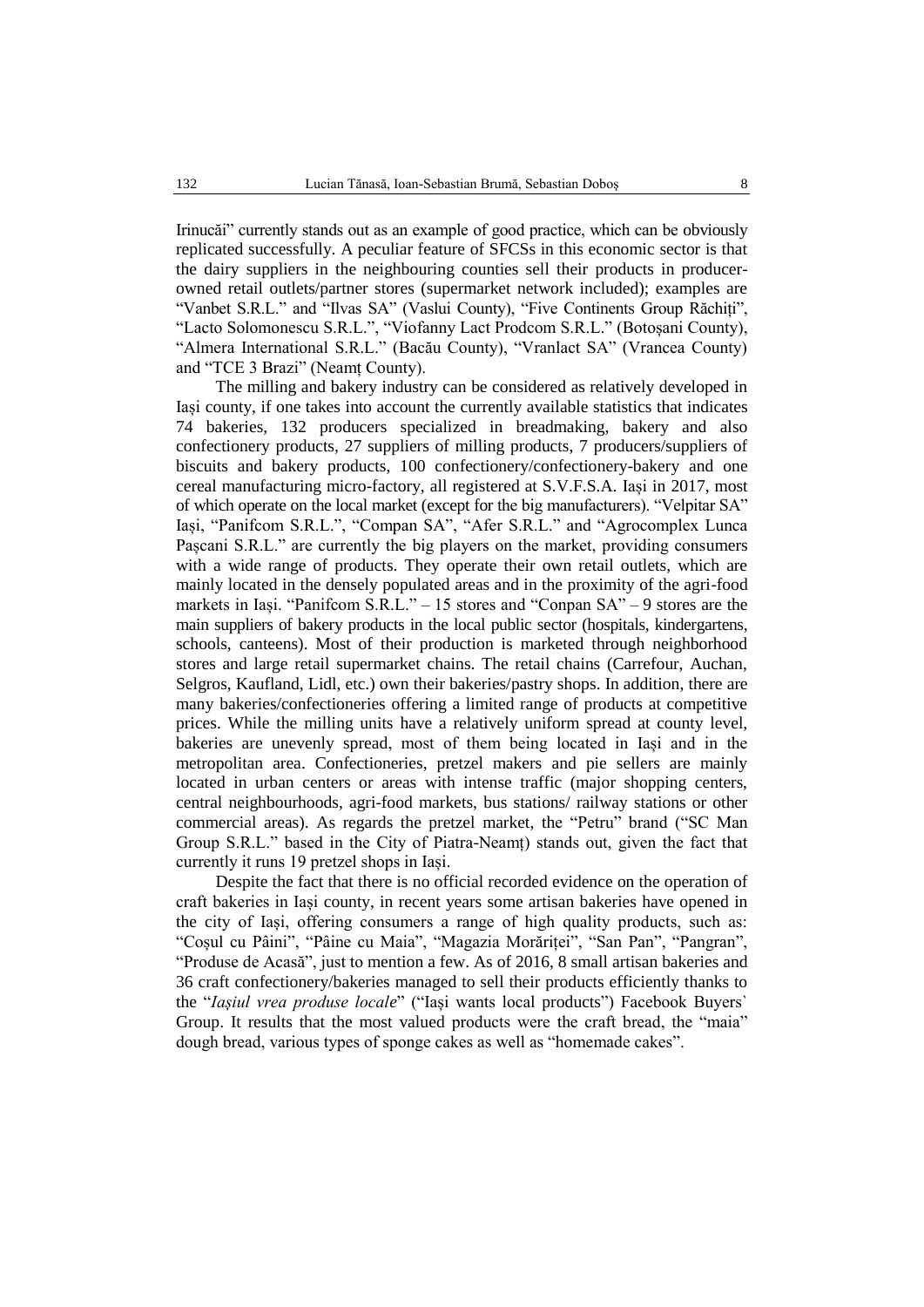In the yeast niche sector, "Rompak"– Paşcani ("SC Rompak S.R.L." – Pakmaya brand) stands out as the main economic player at national level. In addition, "SC Zeelandia S.R.L.", located in the rural commune Valea Lupului, is currently the leader, given its local market share of natural and synthetic additives for food products and beverages, with a turnover of over 46 million RON. "SC Coseli SA" and "SC Tinarom S.R.L.", based in Iași, are important producers of food essences and flavours on both local and regional market, with a cumulated turnover of about 16 million RON.

Pastry-confectionery products are particularly appreciated in Iași, given the fact that no fewer than 100 confectioneries/confectionery and pastry shops were operating in 2016. Currently the owners of large market shares are the "Frişcot" confectionery ("Panifcom Group of Companies" – 5 units), "Blanca" ("SC Sweet Blanca S.R.L. – 6 units), "Cake Expert" ("SC Cake Expert S.R.L." – 4 units), "Tuffli" ("SC Crunch S.R.L." – 3 units), "Moo Gelato" (9 locations), "Charlotte" ("SC Arthur & Eric" – 2 units), Other (2 units), "La Folie" ("SC Gourmanderie S.R.L. – 2 shops), "Inesa" ("SC Inesa S.R.L." – 2 units), "Kids Land" (2 units) and "Caprice ("SC Select Grup SA"). Special orders can be placed via telephone directly at the company's headquarters or on their privately-owned websites.

A very good market position is held by "SC Acrişoru S.R.L." registered in the City of Iaşi, which markets the traditional and highly appreciated "*borș*" (sour bran and water), locally as well as regionally. Another similar supplier is "Zorian" ("SC Co Prod Sor S.R.L."), a small factory with a packaging line of cold-pressed sunflower oil. Its products are distributed on the Iaşi market by means of SFSCs or specialized partner stores, Facebook Buying Groups or various gastronomic events (Platferma.ro, 2017).

As for aquaculture, according to data provided by the S.V.F.S.A. Iași, in 2017 there were 15 aquaculture farms with a relatively even geographic distribution throughout the county and 26 fisheries (out of which 18 were located in the city of Iaşi). Lakes, ponds and swamps and other similar bodies of water covered a total area of 13,106 ha of the county's territory, according to the statistics available for 2014 (National Institute of Statistics Romania, 2017).

In the city of Iaşi, fishery outlets are located mainly in the agri-food markets or their proximities ("Alexandru", "Nicolina", "Central Hall Market", "Eminescu", "Chirilă"), but one can also can benefit from access to them through the stores located in neighbourhood centers (the "Păcurari" district, "CUG" district, "Tătăraşi" district and "Alexandru" district). Most fishery outlets are owned by large-scale suppliers of fish and fish products, such as: "SC Piscicola S.R.L." – 5 fisheries, "SC Rompescaris S.R.L." – 2 fisheries, "SC Pescado Grup S.R.L." – 2 fisheries, "SC Şarpele S.R.L." – 2 fisheries and "SC Acvares S.R.L." – one fish farm. Several fish farms are located in rural communes such as Cotnari, Dancu, Răducăneni, Tomeşti, Ţigănaşi, Sârca, and in towns such as Hârlău, Târgu-Frumos and Pașcani. Not surprisingly, the fish and fish products marketed in Iaşi are mostly of local origin.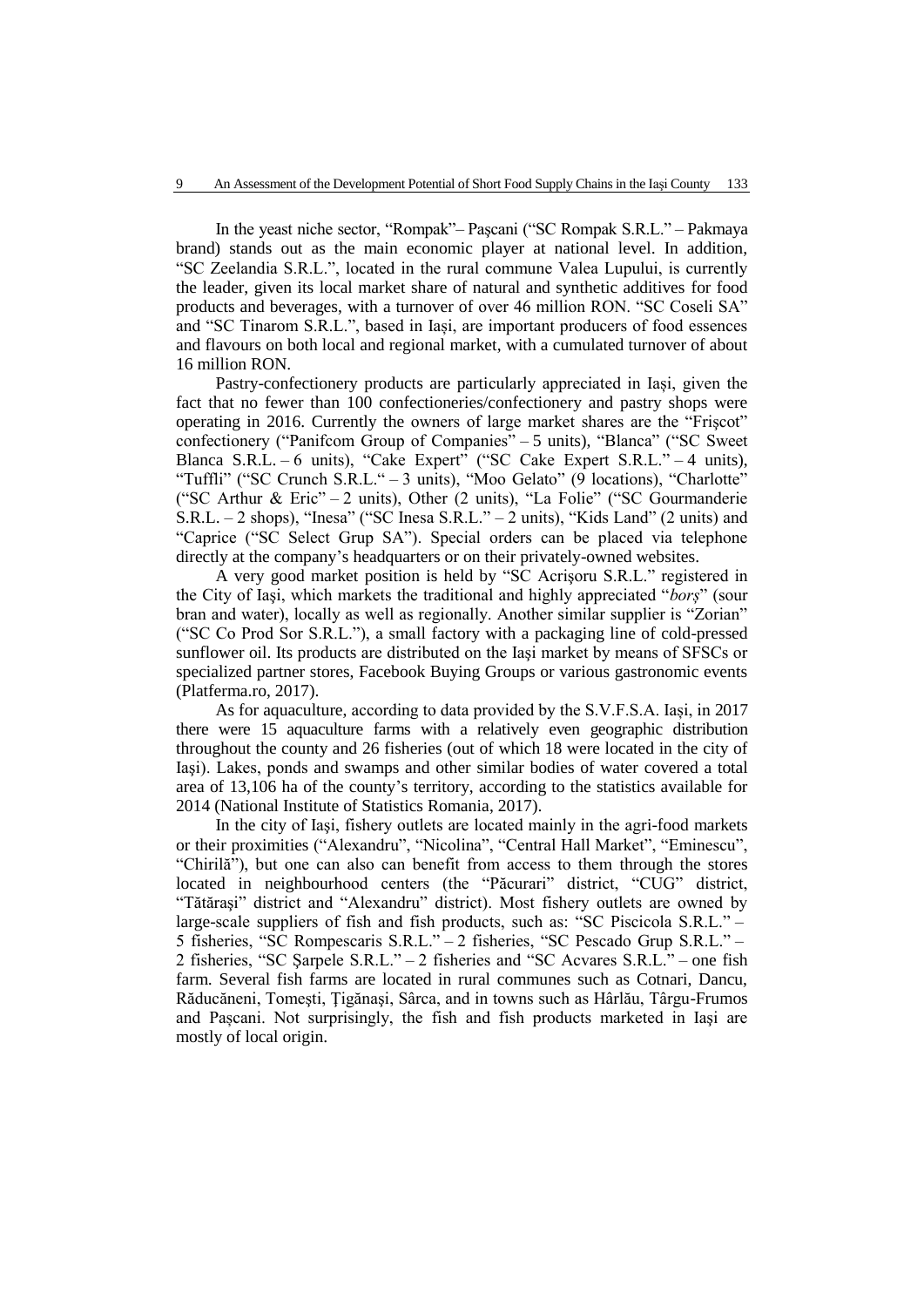On the contrary, only a small quantity of fish and fish products sold in the major retail chains are of Romanian origin, as retailers such as Kaufland (2 retail outlets), Carrefour (2 retail outlets), Selgros, Auchan or Metro are importers of foreign brands from countries with tradition in the fishing sector such as Greece, Italy, Norway and Spain. Obviously, an overwhelming part of customers in Iași are, unfortunately, buyers of foreign fish products.

According to the "Iași wants local products" Facebook Group, only four intermediaries – "Păstrăvăria Bicaz-Plutărie", "Pescăria La Cherhana", "Pește Proaspăt" and "Andreea Şerban" managed to market their high quality fresh fish/preserved fish products, from vendors such as "Bicaz-Potoci" Troutery (Neamt County), Danube (Tulcea County) or from the Danube Delta.

In the rural economy of Iași county, bee-keeping can be historically traced. The region comprising the villages of Poieni-Schitu Duca stands out as being one of the most renowned. According to data and information provided by the S.V.F.S.A. in 2017, there were eight registered bee product shops and 1,063 active apicultural holdings in Iași, many of them marketing their production through SFSCs (agri-food markets, Facebook Buying Groups, online shops, farm shops, roadside farm stands, or in market stands run by farmers at Farmers' markets or food fairs, etc.).

It should be noted that overall, few beekeepers manage to promote themselves effectively online: "SC Apicris Natura S.R.L.", "SC Prisaca Bârnova S.R.L.", "BZZ" ("PFA Cernescu Cristian", Deleni), "Taina Vie" ("II Iliescu Gh. Oana Maria", Bârnova") and "Miere din Poiana" ("I.I. Fenea D.", Iași). Of particular importance are the partnerships between "Miere din Poiana" and Prisaca Bârnova" brands and Emag.ro – which is currently the biggest online store in Romania. Beekeepers generally manage to get better and easier access to the local market by means of social media, especially due to the very active Facebook Group "Iași wants local products". Owing to this group, no fewer than 30 beekeepers have the possibility to sell their products locally. Multi-floral honey is the all-time customer favourite. It can be noted that small local producers fail to reach the shelves of large retail chains out of several reasons. In particular, small local beekeepers prefer to sell their products as much as possible on local markets (retail) or by means of the large national processors (wholesale).

S.V.F.S.A. Iaşi also provides information on the vegetable sector, which is quite well represented, with 25 fruit and vegetables storage facilities, 13 fruit and vegetable processing/preserving factories and last but not least, the numerous and widely spread network of proximity grocery stores. The "Champignon" and "Pleurotus" mushrooms are produced by seven companies, whose products are sold to proximity greengrocer shops and other stores in Iaşi, as well as to vendors on the agri-food markets.

As for the output and volume of the vegetable sector, by comparing available numerical data at county level, the main supplier is "Târgu-Frumos vegetable basin". The produce sourced in the region is bought by wholesalers and the rest by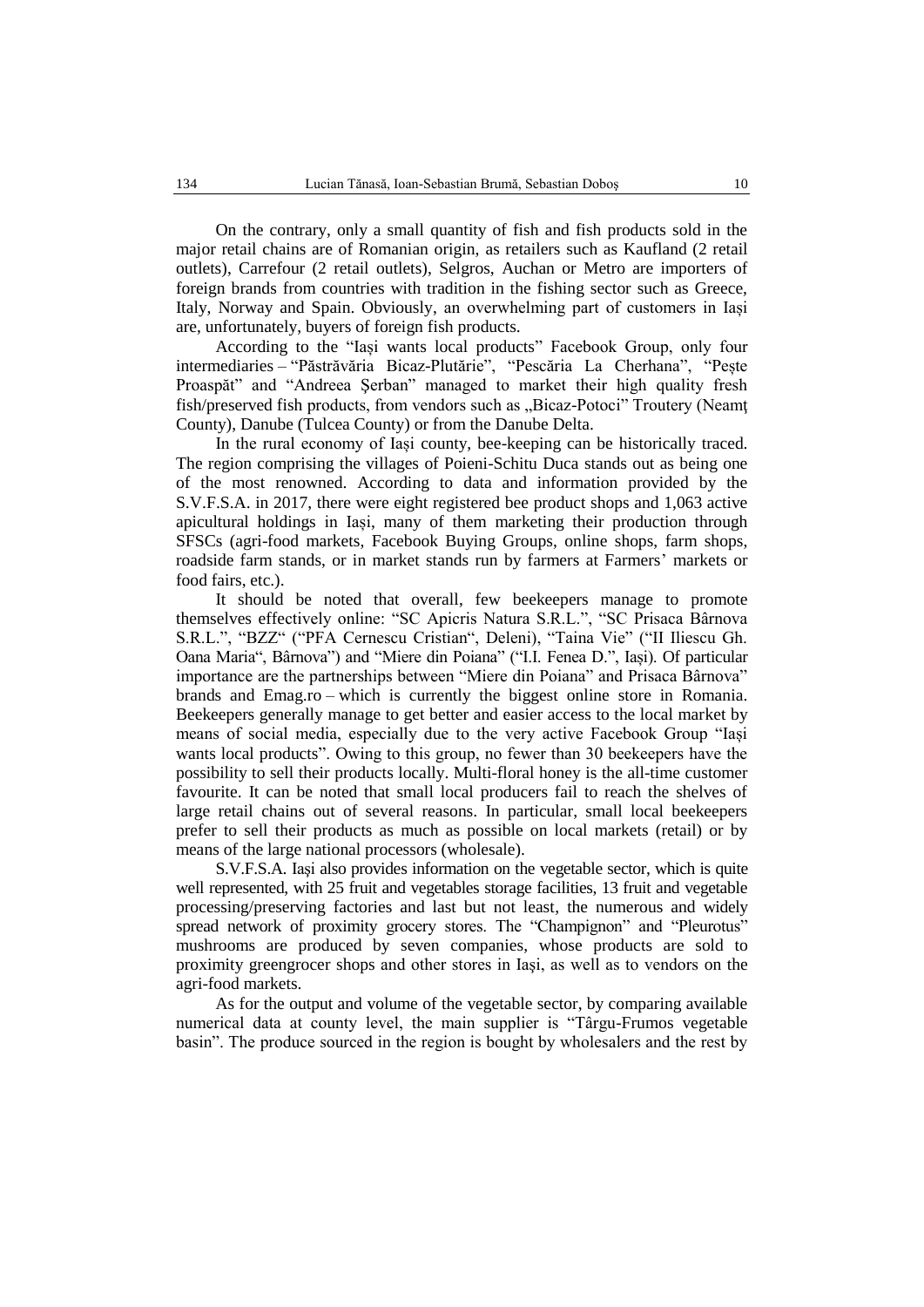smaller retailers in agri-food markets, as few producers have access to market stands. As a matter of fact, this is a major problem faced by most producers, given that agri-food markets in the city of Iași are effectively dominated by intermediaries. This is the main reason compelling small producers to resort to other types of SFSCs.

In this context, it is worth mentioning the example of good practices provided by "Legumele de Aroneanu", a small producer operating in the village Aroneanu, who successfully managed to implement an EAFDR project worth approximately 2.5 million euro with the aim of building five vegetable greenhouses in the same village (7est.ro, 2014). Locally sourced produce is marketed in various partner grocery stores throughout Iași, as well as by means of different dedicated Facebook Buyers` Groups. The Aroneanu based producer has now signed a partnership agreement with the Carrefour hypermarket chain.

Examples of good practices can be further found in the rural commune Voinești. On-line vendors such as "Gustul Natural", "Verde Bun" and "Coșul Săptămânal" have recently started to significantly increase their supply to cover the demand of the county seat, Iași city. The distinguishing feature of these SFSCs is that they make use of on-line shops and even offer potential customers the possibility of home-delivery schemes – "the weekly vegetable basket". A large number of "Gustul Natural", "Verde Bun" and "Coșul Săptămânal" customers belong to the Facebook Group "Iași wants local products", which serves as a platform that joins the supplies from other 21 other producers.

As regards other types of crops, note should be made of the extended cherry orchards in the areas of Comarna and Cotnari. The locally sourced produce supplies customers in the city of Iași in the May–June season. "Cireșele de Comarna" ("The Comarna Cherries") and "Boambele de Cotnari" ("Large Cotnari Cherries") are very well-known varieties preferred by the local people, which are also appreciated at wider regional level.

For the fruit production at Iași county level, an important fruit storage facility is located in the village Sârca (Bălţaţi commune). With a total storage capacity of 5,000 tons/year, this important storage facility provides adequate conditions for fruit conditioning, mainly apples, also for the small fruit farmers in the area (Pomicolai.ro, 2012). Moreover, it can be noted that as of 2016, the Sârca based facility has also implemented a packaging line for fresh apple juice. Considering the overall scale and development of the fruit production and marketing, we should also mention several other economic operators, such as: "Vinifruct Copou", "Vitalef SA", "SC Cerasus Grup Cotnari S.R.L.", "Domeniile Lungu", "SC Hortifruct S.R.L." and "Legume Fructe SA Răducăneni". Most of the local output is marketed in agri-food markets, various groceries and other proximity shops throughout the city of Iași.

Another relevant segment of producers owning a significant share of the market is represented by the preserved fruit suppliers. The relatively high local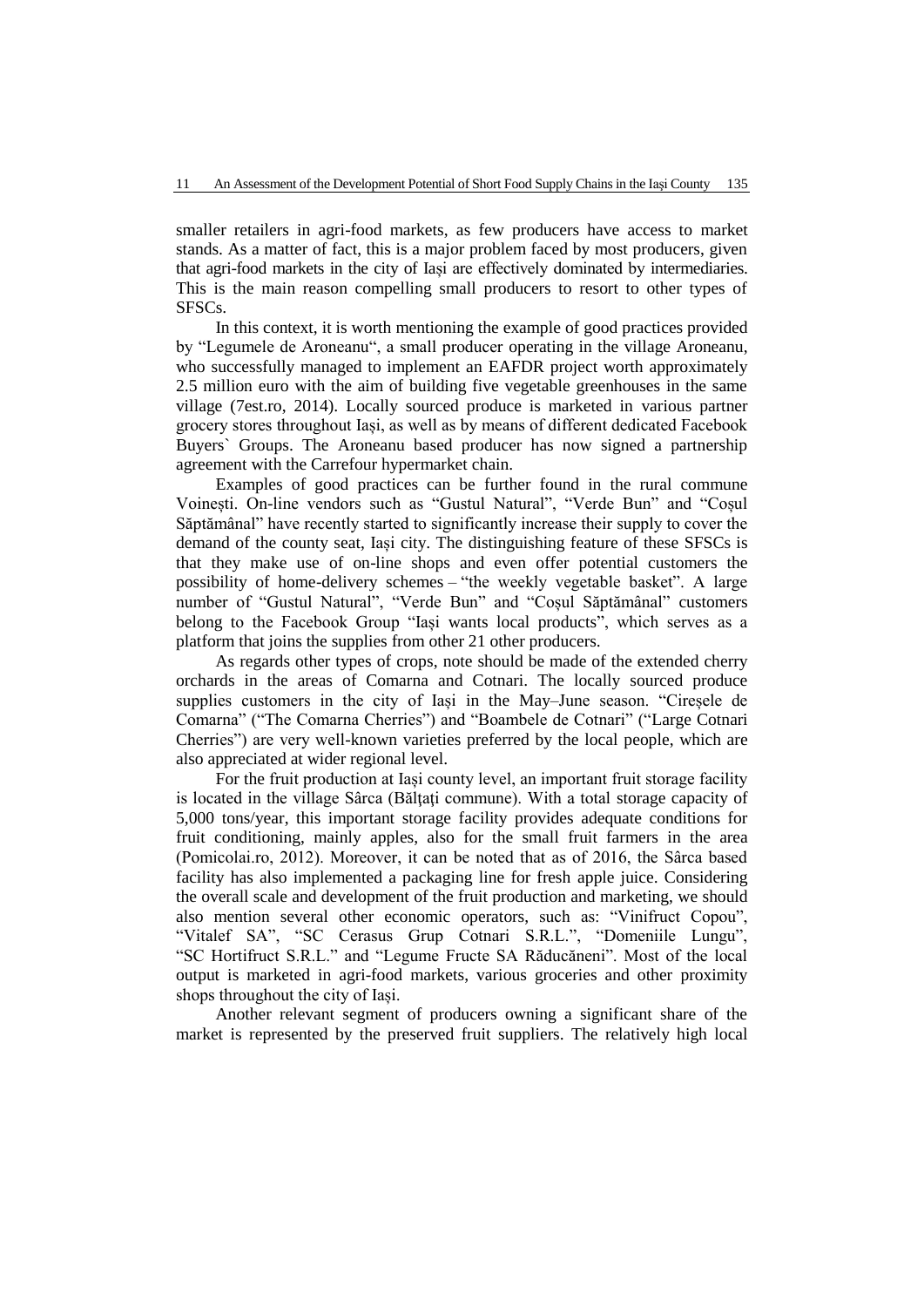demand is an indication that such fruit preserves are very-well appreciated, mainly because they use traditional recipes. Examples are "Hillita Pomivitico" (fruit stews, jam and jelly), the natural fruit juices produced by "Domeniile Lungu" (the "Fructalis" brand from Bivolari), "SC Hortifruct S.R.L. (the Ciorteşti workshop) and the apple juice brand "Das Gruene Haus S.R.L." (Ciurea workshop), "Deliciile de Prisăcani" , "Vitalef" and "Frateli Pala" stewed fruits, which are highly appreciated on the market of the city of Iași, considering their demand. The company "Vitalef S.R.L." has managed to become a constant supplier to various hospitals/canteens in the city of Iași, thus encouraging the development of SFSCs in the public sector as well. "Iași wants local products" Facebook Buyers` Group includes over 20 producers of jam, jelly, syrup, whole fruit jam/conserve and fresh juices prepared according to traditional recipes, with effective suppliers of the local market (e.g. "Zmeurișul Coasta Neagului", "Cămara cu di tăti", "Gustul Natural", "Bunutz de casă Aurica", "Coșul Săptămânal", "Grădina din poveste", "Rodul Grădinii", "Căpșuni de Aroneanu", amongst others). As regards the customers` preferences, all time favourites are the "rose petal marmalade" and the "bitter cherries", as well as the high-quality apples and fresh apple juice from the "Fălticeni" fruit-growing area and environs. The locally sourced produce is regularly marketed thanks to the overall network of retail chains, as well as by means of agri-food markets, grocers, proximity shops or producer-owned online shops/partners.

Recently, a developing niche market is represented by berries. Out of total 34 local producers who regularly sell their fruit by means of "Iași wants local products" Facebook Buyers` Group, at least eight are providers of fruits and fresh or preserved strawberries. The local brand "Căpșuni de Aroneanu" is widely considered a good example of efficient marketing strategies.

According to S.V.F.S.A Iași branch, in the year 2017, the viticultural sector comprised 16 wineries and 2 alcohol/ethyl alcohol processing plants of agricultural origin. In the wine-making industry, the vineyards located in Cotnari and Iași are famous at national level, with a century-old tradition in the region of Moldavia (Revino.ro, 2017). Overall, it is to be noted that the area under vineyards and vine nurseries in Iași county increased to 11,679 hectares by the year 2014 (National Institute of Statistics Romania, 2017). The wineries "Cotnari SA" (1,700 cultivated hectares) and "Bucium SA" (1,050 cultivated hectares) are two noteworthy producers that are also the main local economic actors in the branch, suppliers at local and national level. "Cotnari SA" and "Bucium SA" manage well their business, firstly, thanks to their economic partnerships with most key supermarket/hypermarkets chains and with the members of the HoReCa network. Secondly, both producers also supply various small proximity stores and specialized shops. Thirdly, "Cotnari SA and "Bucium SA" benefit from a network of producer-owned retail outlets and vendor stalls across the county of Iași and in the neighboring counties – regional coverage. Moreover, both brands also currently manage privately-owned online stores which promote the concept of wine tastings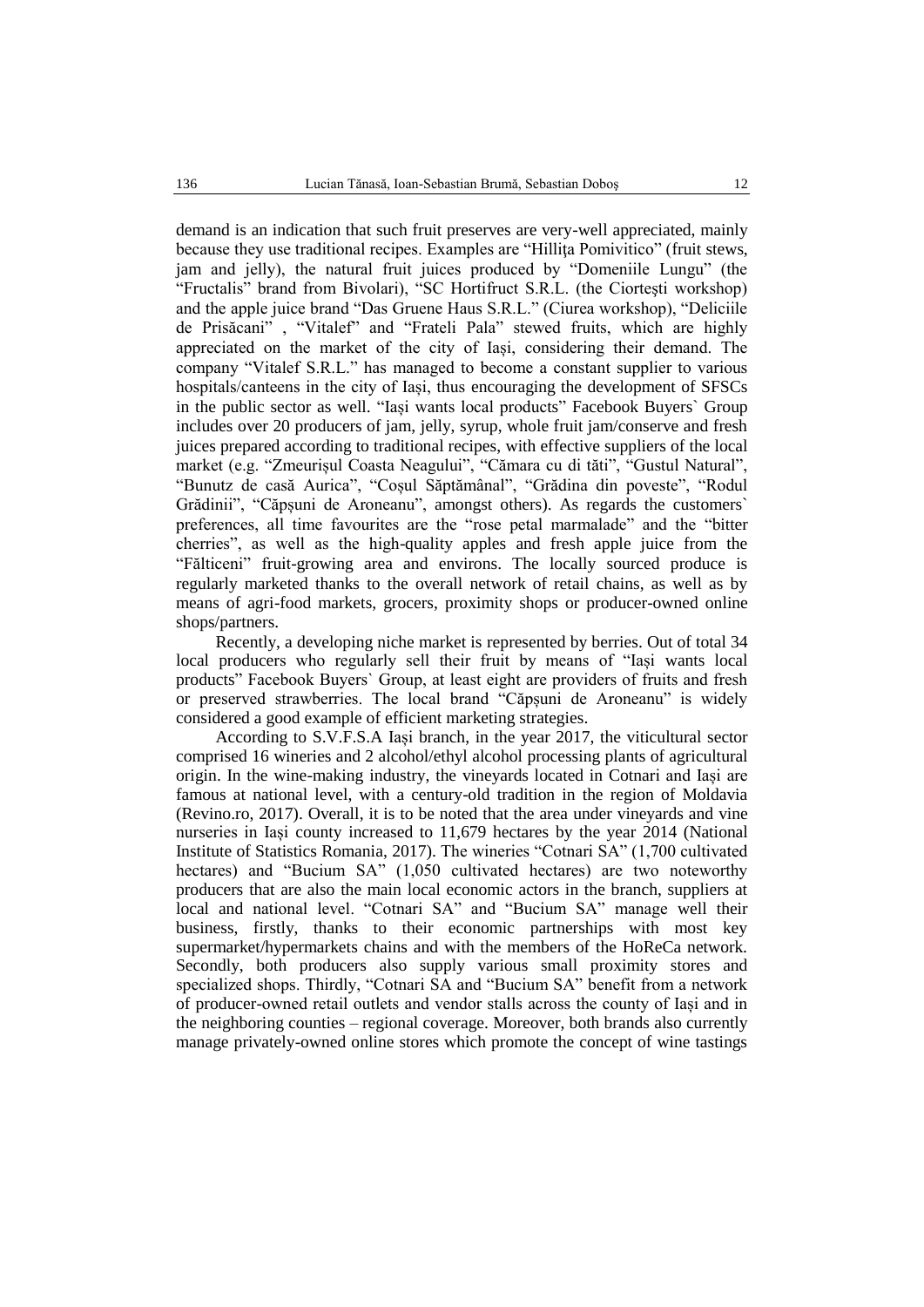to potential customers at "Cotnari Castle", or "Bucium Wine Cellar", provided that groups of minimum ten people express their wish in advance. Products like "*Grasă de Cotnari*"*,* "*Frâncuşa de Cotnari*"*, or* "*Busuioaca de Bohotin*", for instance, are highly appreciated local brands, winners of numerous national and international medals over time.

Since 2007, several new wineries have appeared on the local market, including Domeniile Lungu – Crama Hermeziu – 138 hectares ("SC Jurex LV S.R.L.", "SC Agro Industrial Ceres S.R.L. Bivolari"), managing 2 privately-owned retail outlets in the city of Iași, "Domeniul Viticol Țibu – 77 hectares ("SC MDT Agricol S.R.L. Tomeşti" – 5 privately-owned retail outlets in the city of Iaşi), "Gramma Winery – 34 hectares ("SC Olteanu S.R.L. Bârnova), "Vlădoianu and Axinte Crafts" – 350 hectares ("Casa de Vinuri Cotnari", Cârjoaia) and "Crama Weingut" ("SC Weingut T & D S.R.L." from Iași). Small producers such as "Hermeziu", "Țibu", "Vlădoianu" and Gramma" have successfully signed partnerships with members of the HoReCa network, retail outlets specialized in wine selling across Romania, specialized online shops (e.g. Revino.ro, Vinclass.ro, Rewine.ro, Vinexpert.ro, Lovewine.ro etc.) and privately-owned online stores. Thanks to the Facebook Buyers` Group "Iași wants local products", 26 artisanal wine producers from the vineyards of "Cotnari", "Iași" and "Huşi" had the unique opportunity to market locally in 2016. Traditional recipe drinks (e.g. fruit brandy, plum brandy and cherry, cranberry, apricot and raspberry beverages) are highly appreciated, given that 12 small-scale producers use the same on-line group.

Historical documents and other data provide evidence that Iași has always been an important actor on the regional beer production market, as early as the 18th century, when the "Zimbru" Brewery-Iași was established. However, after having reached its maximum output potential in 1990, the industry started a slow process of overall decline to such an extent that currently only one craft beer manufacturer – "Capra Noastra" ("SC Capra Noastră S.R.L." Iaşi) is covering the local demand of Iași. The small producer's bottling line is a result of a project and investment worth 0.5 million euro. The craft beer maker currently has a production capacity of up to 6,000 liters/month. The distribution is mainly local but some of its products reach the national market by means of the HoReCa network and specialized online stores.

As for the agri-food markets, there are 7 permanent ones in Iaşi, mainly supplied with locally sourced produce ("Alexandru cel Bun", "Hala Centrală", "Tătăraşi", "Nicolina", "CUG", "Independenţei" and Chirilă") and two temporary food markets ("Păcurari" and "Prefectura Iași"). The main problems faced by domestic/local producers are the very difficult access to stalls and the absence of tax incentives, which favours the intermediaries. Several agri-food markets are located in the town Paşcani (2 markets), while citizens from the smaller towns Târgu-Frumos, Podu Iloaiei and Hârlău have access to one market in each locality. Iași County Council, the Agriculture Department of Iași County, Iași City Hall, as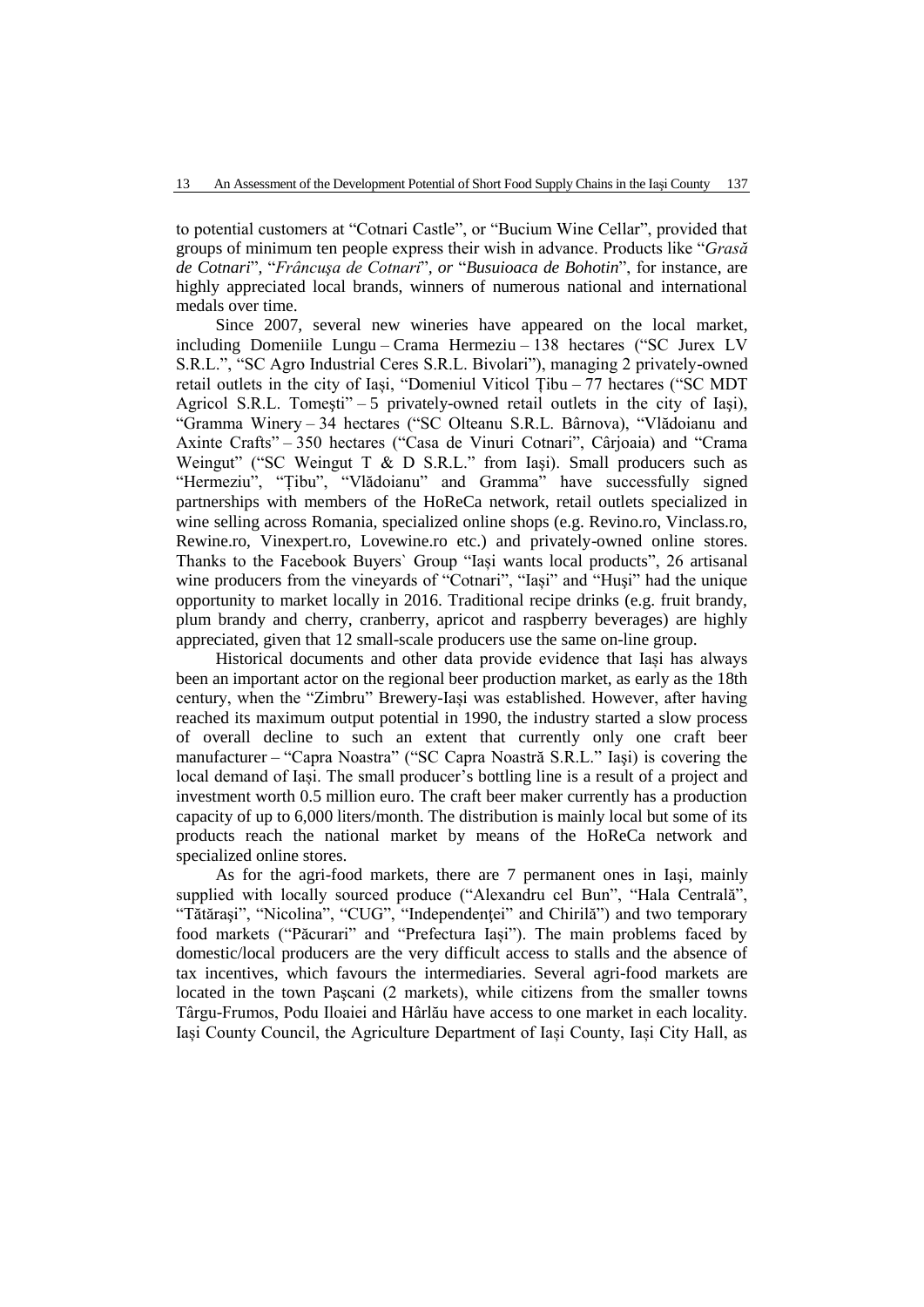well as other public/private entities are permanently involved in organizing numerous fairs and events with the aim of actively promoting local agri-food producers. Thus, several communes in Iaşi county organize weekly agri-food markets, fairs/tourism events specific to rural areas.

## **5. CONCLUSIONS**

Romania's accession to the European Union also implied the adherence to the common principles of the single market and four fundamental freedoms. The subsequent entry of large retail chains on the regional and local markets, in Iași county included, has ultimately had an overall strong impact on the local producers.

Moreover, many local businesses in the agri-food sector have, unfortunately, gone literally bankrupt. Thus, most entrepreneurs who managed to survive economically were faced with the only solution left – accepting the idea of the constant need for change and compliance with the new requirements of the single/globalized market.

However, it can be noted that in recent years a modest but certain rebound has taken place in the local agro-food industry, given the fact that major local producers ("SC Kosarom SA", "SC Cotnari SA", "SC Avi-Top SA", "SC Fermador S.R.L. ", "SC Panifcom SA" among others) have managed, despite all odds, to create their own complex distribution networks, to enter into partnerships with HoReCa network, with the large retail chains inclusively (Kaufland, Selgros, Carrefour, Metro, Auchan, Profi, etc.).

The literature on this topic and other relevant information points out that there is a clear tendency of Romanian consumers to reconsider their purchasing options in favour of quality agri-food products. This turn can be accounted for by considering several aspects such as developing consumer awareness, especially regarding the importance of food quality, as well as the increase of disposable household/per capita income.

On the other hand, it must be admitted that even hypermarkets/supermarkets are compelled to permanently adapt to Romanian market shifts and to the subsequent need to reconcile and reconnect consumers and local producers. An indication of this development is the ever-growing share of Romanian products on the shelves of large retailers. Moreover, one can also take into account that certain large retailers have rented commercial spaces to local producers (for example, the presence of Killer stores in the Carrefour Iași network or SC Transgigel S.R.L. in Selgros and others).

By reviewing briefly but exhaustively the overall situation of the agri-food sector in Iași county, it becomes obvious that this is strongly influenced by the county`s geographical features, which can ultimately provide SFSCs with a great potential for future development.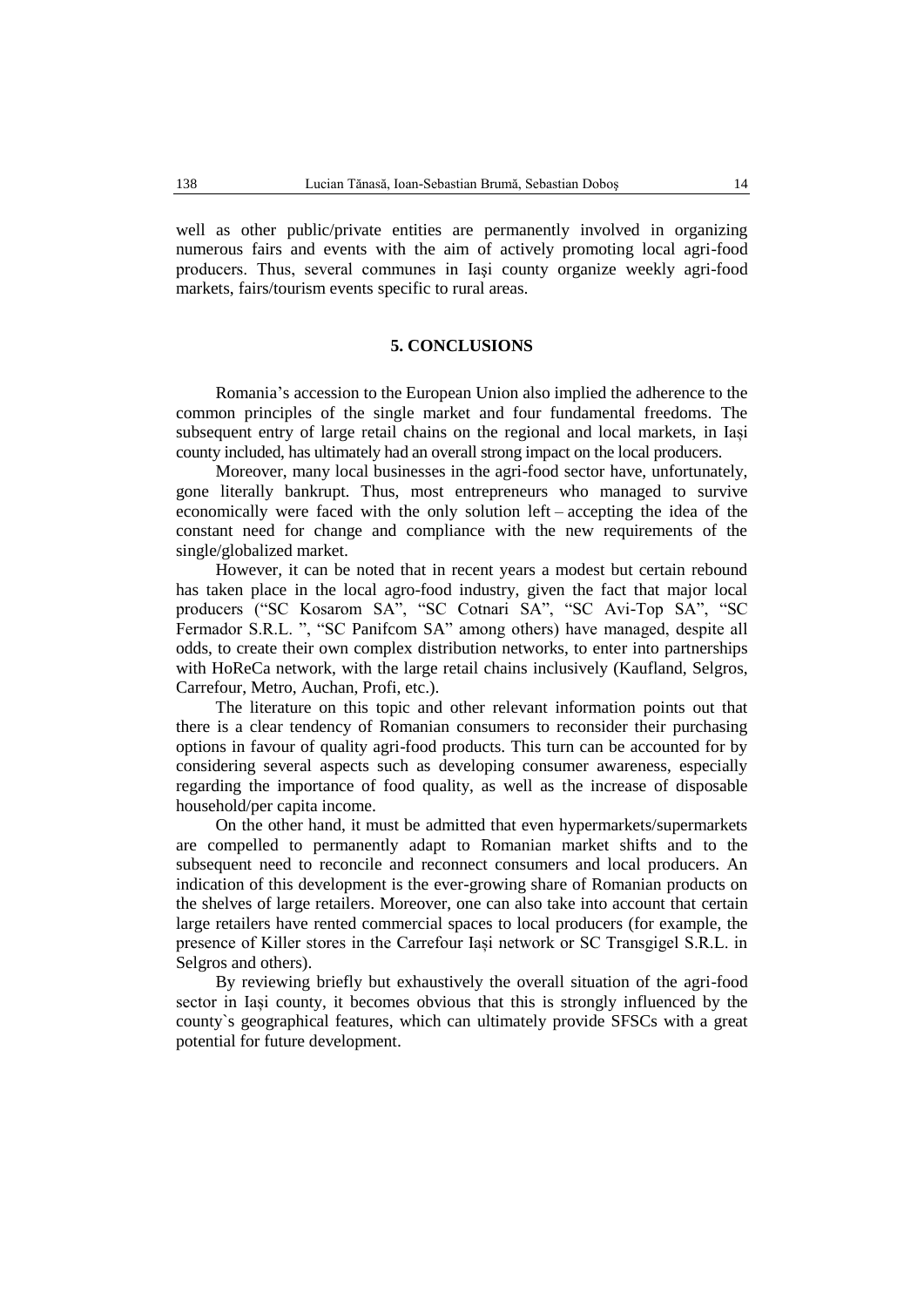According to statistical data available for 2017 provided by Iași Sanitary Veterinary and Food Safety Agency, out of total 3,471 officially registered economic operators such as processing units/sellers, 3,044 were local processing units delivering food products of animal origin, whilst 427 units were specialized in processing/selling products of non-animal origin. It can be noted that most of these active units in the food retail sector were using selling methods and practices specific to SFSCs. It can be concluded that their future existence depends to a large extent on the entrepreneurs` ability to adapt to the current volatile market conditions, but also on the solidarity of the local community with the local producers.

As regards SFSCs marketing, local producers in Iași county resort to several methods: on farm sales (farm shops; roadside sales;), farmers' markets and other types of markets, off farm sales/stands near various tourist attractions (monasteries, historical centers, malls etc.), food festivals/ tourism events; other cultural and gastronomy related events, privately-owned retail outlets – meat suppliers, butcher`s, bakeries, pretzel shops, groceries, deli shops, milk vending machines (often located in agro-food markets), exhibition stands and mobile food carts (usually in large urban centers and other tourist attractions), social networks (Facebook Buyers` Group "Iași wants local products"), producer-owned retail online shops/specialized partner stores.

Further development of SFSCs in Iași county can be achieved by the following measures and recommendations:

– supporting and promoting the concept of agri-food producers' association, with the aim of increasing cooperation locally;

– encouraging local consumers to support domestic producers will also result in a deeper solidarity between individuals;

– increasing the young consumers' access to information in order to better educate them with regard to the direct and indirect benefits of consumption of locally sourced products;

– strengthening the support of farmers` (permanent and temporary) markets and fairs;

– stimulating the growth of SFSCs by means of innovative forms of marketing such as produce delivery schemes –weekly basis, Facebook Buyers` Groups, Community Supported Agriculture (CSA) schemes, Farm Direct Deliveries (Internet sales, Specialty retailers), specialized vending machines, designated temporary markets, food public procurement schemes which sourced food within a defined geographical area, as well as new methods of promoting local traditional cuisine (gastronomic routes, food markets, food festivals) and other tourism events;

– facilitating the local consumers' access to locally sourced produce by better promoting the market visibility of local agricultural holdings/suppliers (temporary markets, tasting events, cooking competitions, fairs and gastronomic events);

– increasing customer awareness of product features through product packaging and marketing techniques (branding), and the use of certifications and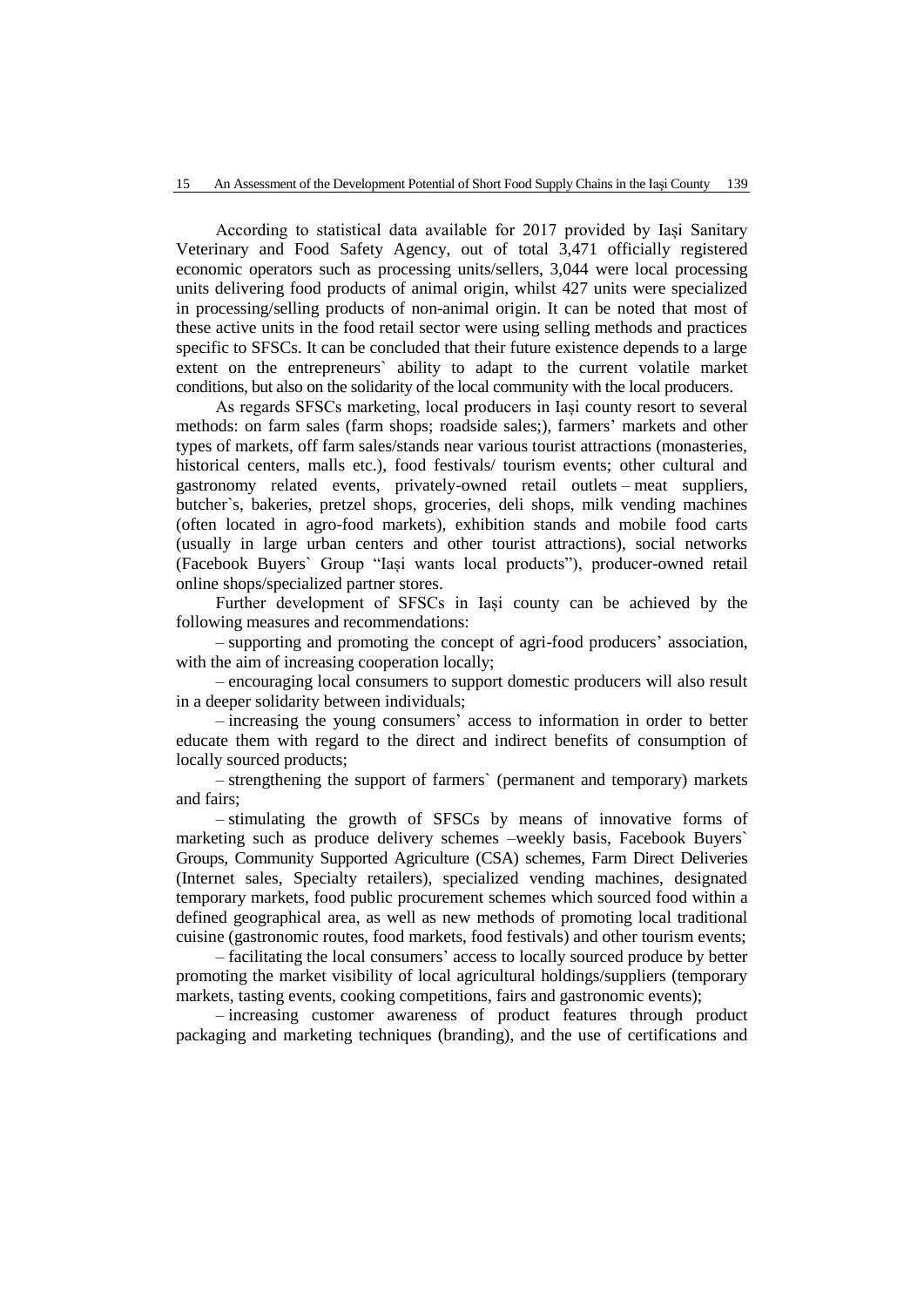regulations to protect trademarked products with distinct geographical origin – P.D.O. (Protection of Designated Origin) or P.G.I. (Protected Geographical Indication), Bio Certification;

– improving the credibility attributable to agri-food sector products provided by rural vendors by encouraging and even financially supporting them to adopt labelling and quality-warranty schemes such as P.D.O, P.G.I. as well as T.S.G.;

– resorting to strategic actions and perspectives when addressing rural communities with increased potential for development in tourism related activities;

– stimulating the growth of EU funding accessed by individuals and enterprises based on the legal basis provided under the 2014–2020 National Rural Development Program framework, especially the sub-measures aimed at encouraging the establishment and support of existing SFSCs, by providing incentives to boost association and cooperation between groups of farmers and also for the development of rural tourism; the issues are addressed by NRDP under Submeasure 16.4 – "Support for horizontal and vertical cooperation among actors in the supply chain for the establishment and development of short supply chains and local markets, and for related promotion activities in a local context" and Submeasure 9.1a – "Establishment of producer groups in the fruit-growing sector" (Ministry of Agriculture and Rural Development, 2015);

– creating a better effective legislative framework to facilitate local producers' access to the retail and cash & carry market (one should see the conflicting articles of Law no. 150/2016, passed with the aim of amending Law no. 321/2009 on the marketing of food products).

### **REFERENCES**

- 1. Kneafsey, M. *et al*., (2013), *Short Food Supply Chains and Local Food Systems in the EU. A State of Play of their Socio-Economic Characteristics*, Joint Research Center, Luxembourg.
- 2. Marsden, T. *et al*., (2000), *Food Supply Chain Approaches: Exploring their Role in Rural Development*, in: *Sociologia Ruralis*, 40 (4), 424–438.
- 3. Renting, H. *et al*., (2003), *Understanding Alternative Food Networks: Exploring the Role of Short Food Supply Chains,* in: *Rural Development. Environment and Planning* A 35, 393–411.
- 4. Tanasă, L., Dinu Vasiliu, C., Brumă I.S., Doboș, S., (2016), *Short Food Supply Chains as a Meachanism for Sustainable Development. Case Study – Târgu-Neamț Touristic Area*, in: *Agrarian Economy and Rural Development – Realities and Perspectives for Romania*, 7th Edition of the International Symposium, 316–324.
- 5. Tanasă, L., (2015), *Lanţuri logistice agroalimentare scurte sustenabile pentru dezvoltarea inovativă a turismului şi a comunităţilor rurale din ţările emergente*, in: *Crizele şi pieţele emergente*, Haller, A.P. & Dămăceanu, R.C. (Ed.), Pro Universitaria, Bucureşti, 191–218.
- 6. Tanasă, L., (2014), *Benefits of Short Food Supply Chains for the Development of Rural Tourism in Romania as Emergent Country During Crisis*, in: *Agricultural Economics and Rural Development*, Year XI (2/2014), Editura Academiei Române Bucureşti, 181–193.
- 7. \*\*\* Embassy of the Netherlands in Romania, (2016), *Food Sector in Romania 2016,* FRD Center publication for the Embassy of the Kingdom of the Netherlands in Romania, București, https://www.dutchromaniannetwork.nl/wp-content/uploads/2017/01/Food-Report-Romania-2016.pdf [accessed: December 2017].